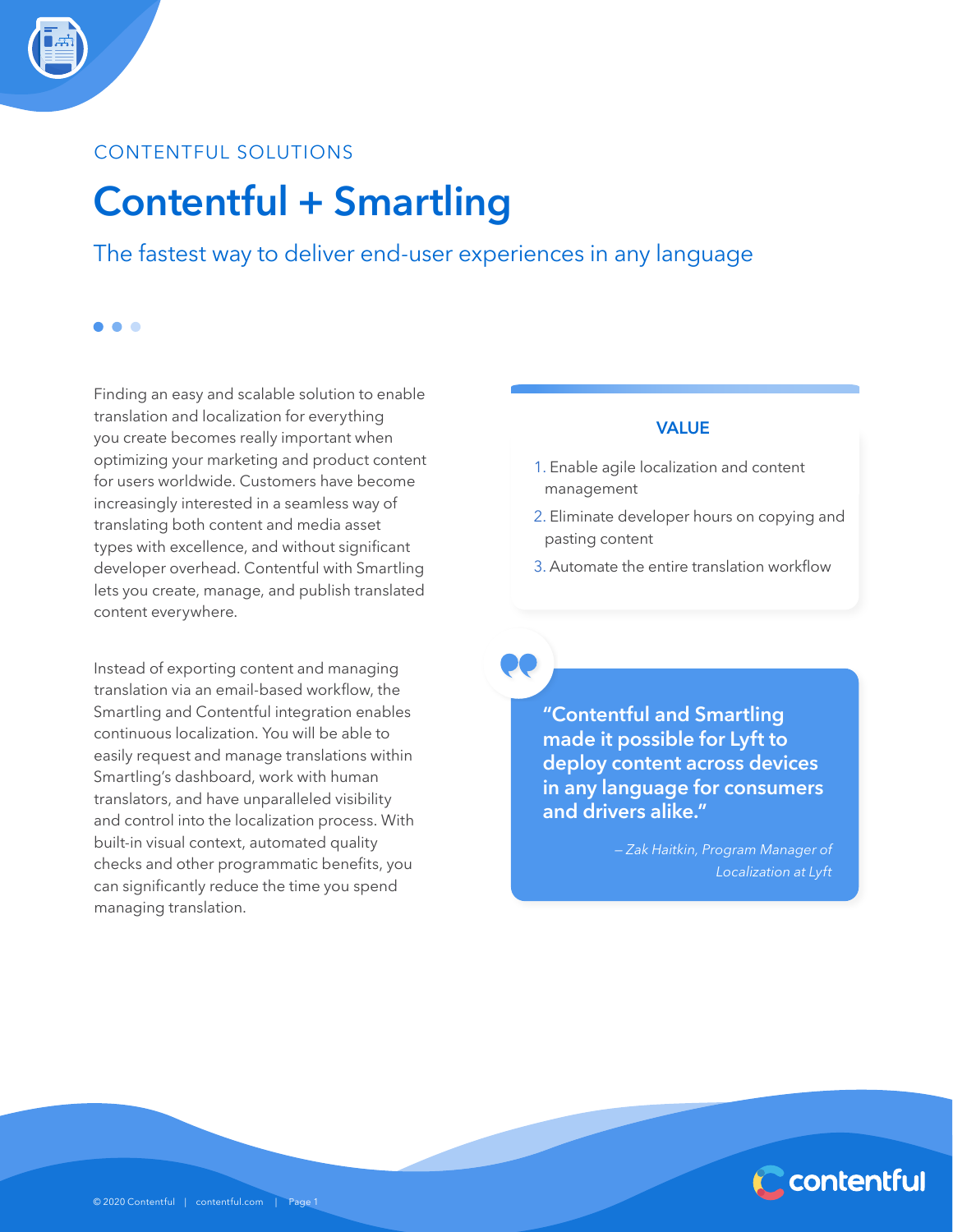# **Integration Steps**

### PREPARE TODAY TO BE READY FOR TOMORROW:

Minor configuration updates in Contentful today can increase the velocity of your onboarding process. It starts with enabling languages for translation and flagging content that will be sent to Smartling for translation. Contentful content that is translated in Smartling is automatically sent back to Contentful. You will never have to push or pull content manually again!

 $\bullet$   $\bullet$   $\bullet$ 

### TO ENABLE/ FLAG LOCALIZATION FIELDS IN CONTENTFUL:

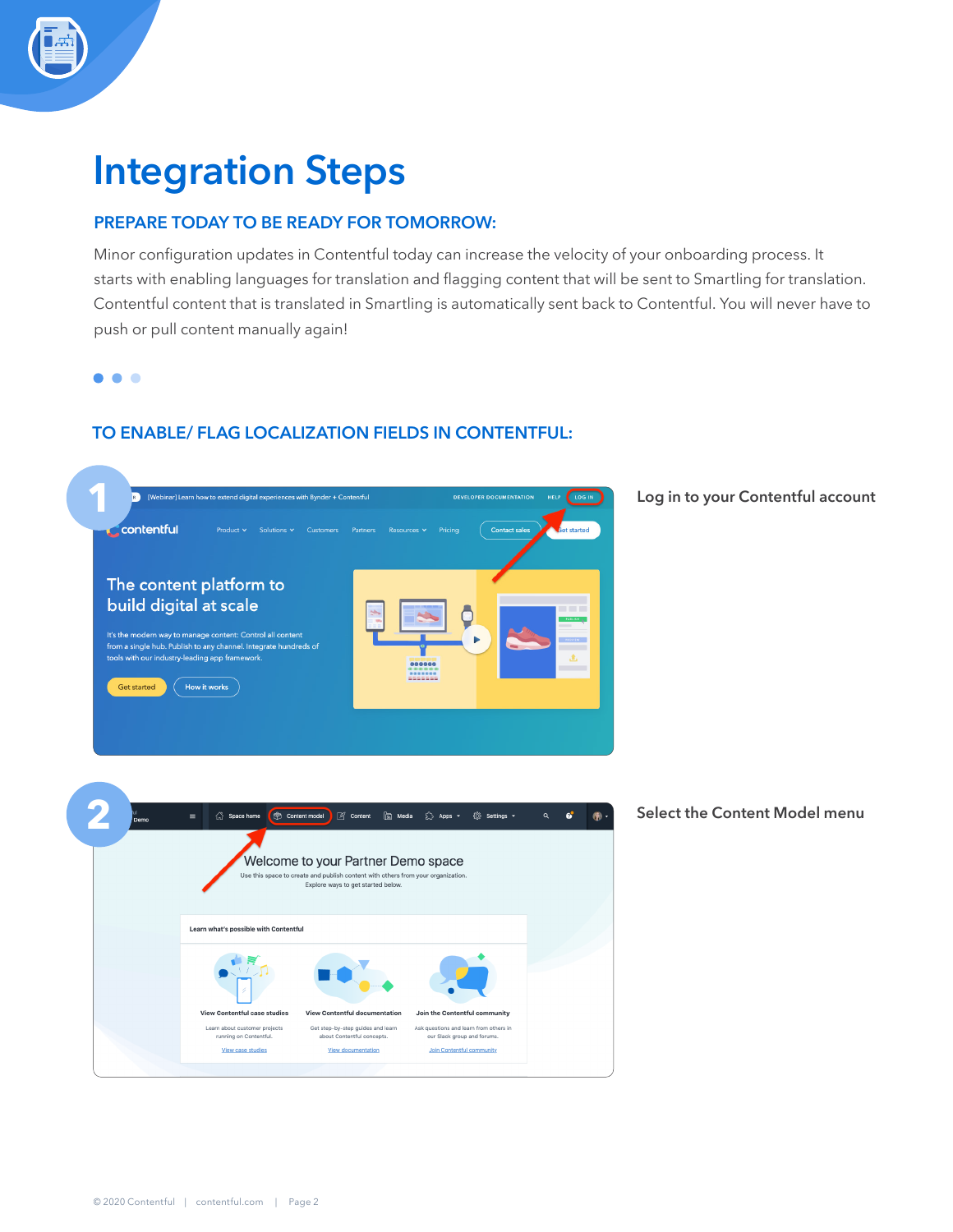|  |  | Click the content type |  |
|--|--|------------------------|--|
|--|--|------------------------|--|

 $Q = Q^2$ 

Status

ACTIVE

ACTIVE

ACTIVE

ACTIVE

Add content type

 $\circ$ 

|      |          |                 |               | $\mathbb{Z}$ Content | [因 Media | $\left\{\ddot{}}\right\}$ Apps $\sim$ | © Settings ▼ |   |   |
|------|----------|-----------------|---------------|----------------------|----------|---------------------------------------|--------------|---|---|
| Demo | $\equiv$ | 깑<br>Space home | Content model |                      |          |                                       |              | Q | ø |

 $\hat{r}$  Space home  $\hat{r}$  Content model  $\hat{p}$  Content  $\hat{r}$  Media  $\hat{r}$  Apps  $\star$   $\hat{r}$  Settings  $\star$ 

Fields

 $\mathbf 1$ 

 $\overline{\mathbf{3}}$ 

 $\,$  1  $\,$ 

 $\bar{1}$ 

Description

This is where the author's bio<br>goes.

This is the content type for a<br>blog post.

This is some SEO metadata for<br>the blog.

This is a video for the blog post.

Updated

Apr 26, 2020

Apr 25, 2020

Apr 26, 2020

Apr 25, 2020

 $By$ 

Me

 $M_{\rm e}$ 

Me

Me

ENTRY EDITOR APPEARANCE

 $\bullet$  Use default editor  $\bigcirc$  Use custom editor CONTENT TYPE ID

blogPost

Change the entry editor's appearance for this<br>content type.

Use this ID to retrieve everything related to this<br>content type via the API.

 $\hfill\ensuremath{\mathsf{D}}$ 

**3**

 $\mathsf{All}$ 

Changed

Draft Active

Content Model @

 $\frac{1}{2}$  **Publish date** Date & time

FILTER BY STATUS

Search for a content type

Name

Author Bio

**Blog Post** 

SEO metadata

Video

**Click the Settings link for each content field you wish to enable**